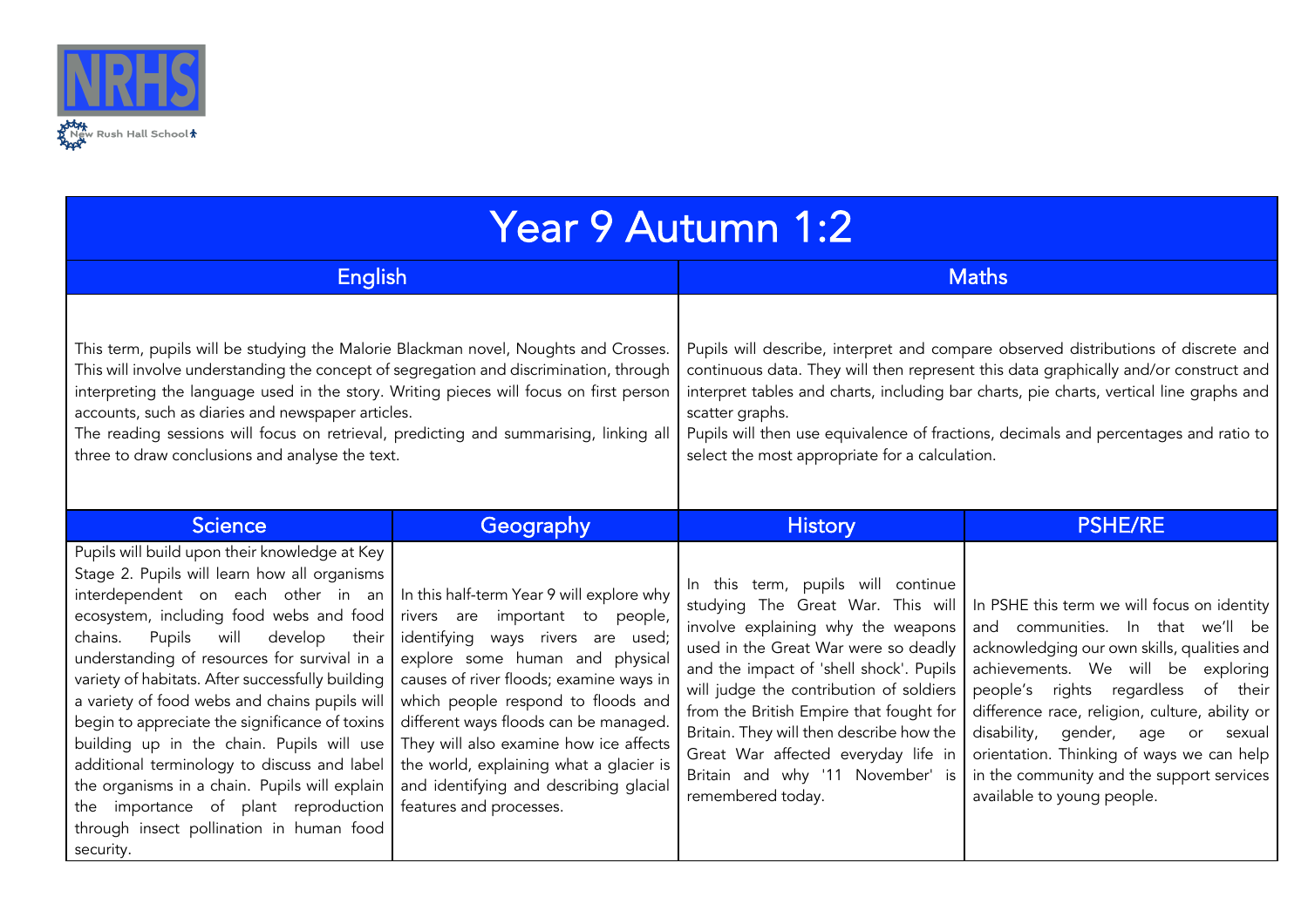

| Year 9 Autumn 1:2                                                                                                                                                                                                                                             |                                                                                                                                                                                                                                                                                                                                                                                                             |                                                                                                                                                                                                                                                                                                                                                                                                                     |                                                                                                                                                                                                                                                                                                                                                                                                                                                                                           |  |
|---------------------------------------------------------------------------------------------------------------------------------------------------------------------------------------------------------------------------------------------------------------|-------------------------------------------------------------------------------------------------------------------------------------------------------------------------------------------------------------------------------------------------------------------------------------------------------------------------------------------------------------------------------------------------------------|---------------------------------------------------------------------------------------------------------------------------------------------------------------------------------------------------------------------------------------------------------------------------------------------------------------------------------------------------------------------------------------------------------------------|-------------------------------------------------------------------------------------------------------------------------------------------------------------------------------------------------------------------------------------------------------------------------------------------------------------------------------------------------------------------------------------------------------------------------------------------------------------------------------------------|--|
| Art/DT                                                                                                                                                                                                                                                        | <b>P.E.</b>                                                                                                                                                                                                                                                                                                                                                                                                 | <b>Food Technology</b>                                                                                                                                                                                                                                                                                                                                                                                              | Spanish                                                                                                                                                                                                                                                                                                                                                                                                                                                                                   |  |
| This term pupils will be study Surrealism.<br>Pupils will explore the works of Salvador<br>Dali and Rene Magritte in detail. Pupils will<br>then document a dream of their own or select<br>a piece of poetry that they will develop into<br>a final artwork. | In P.E. this term we will be completing<br>the fitness and handball unit. In fitness<br>sessions we will focus on improving our<br>general fitness, using interval style<br>activities. When playing handball, we<br>will learn the rules of the game, practise<br>strategies such as handling the ball,<br>and focusing on how to play together<br>in a team, utilising the strengths of our<br>teammates. | In Food Technology this half-term<br>identifying the benefits of making<br>homemade food over shop-bought<br>food and other factors that influences<br>our choices. Looking at the importance<br>of evaluating your ideas before making<br>product using the positives,<br>improvement and negatives. As we<br>look at these areas, we will be cooking<br>a range of products including cakes<br>and festive foods. | During this term, pupils will be introduced<br>and form 'the near future' structure. They<br>will complete some translations from<br>English-Spanish and Spanish-English<br>about their 'plans for the weekend' using<br>cognates and dictionary to find synonyms.<br>Pupils will listen to several opinions and<br>they will have to note down whether each<br>refers to the countryside or the city. Pupils<br>will explore different Spanish Christmas<br>traditions and celebrations. |  |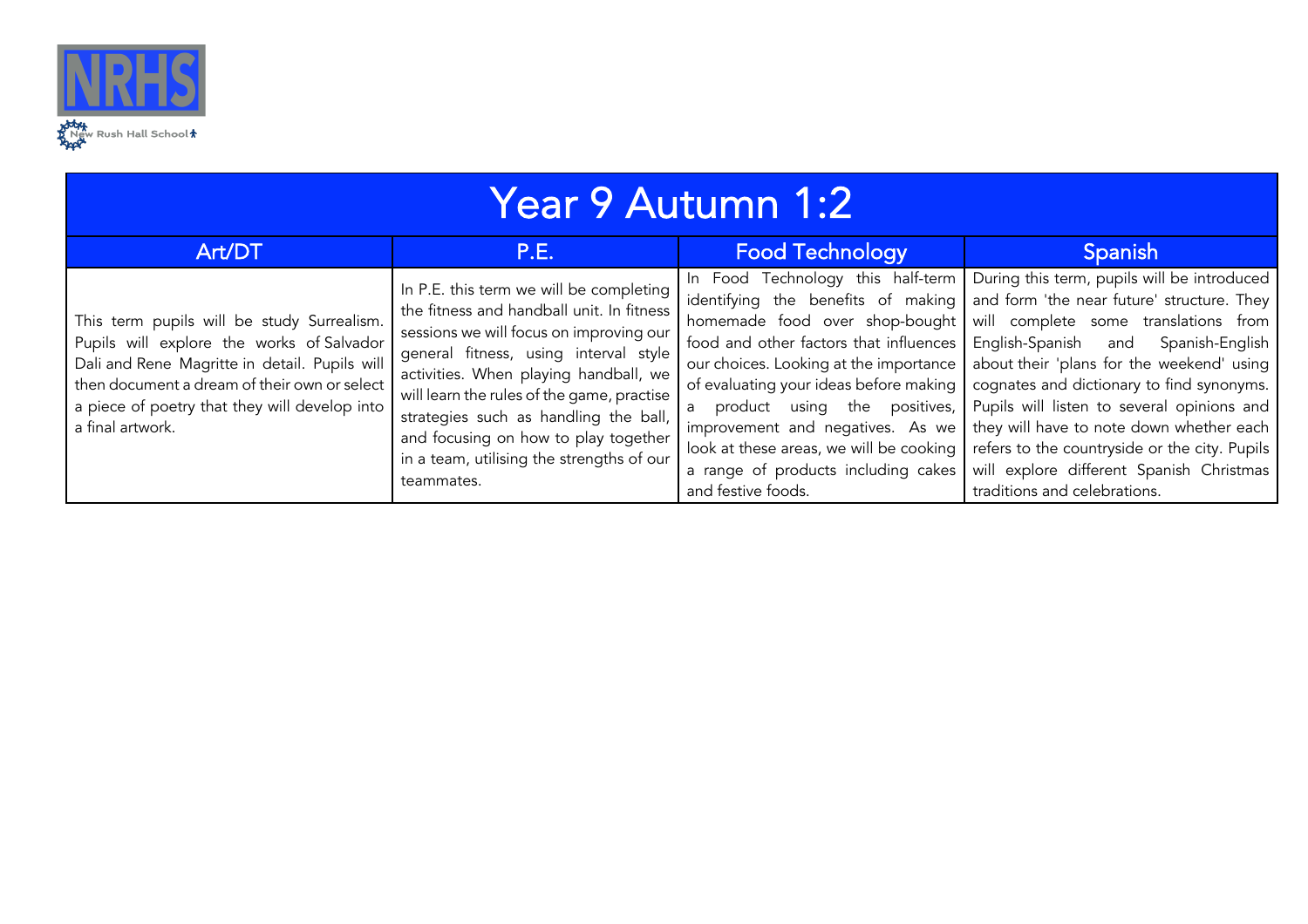